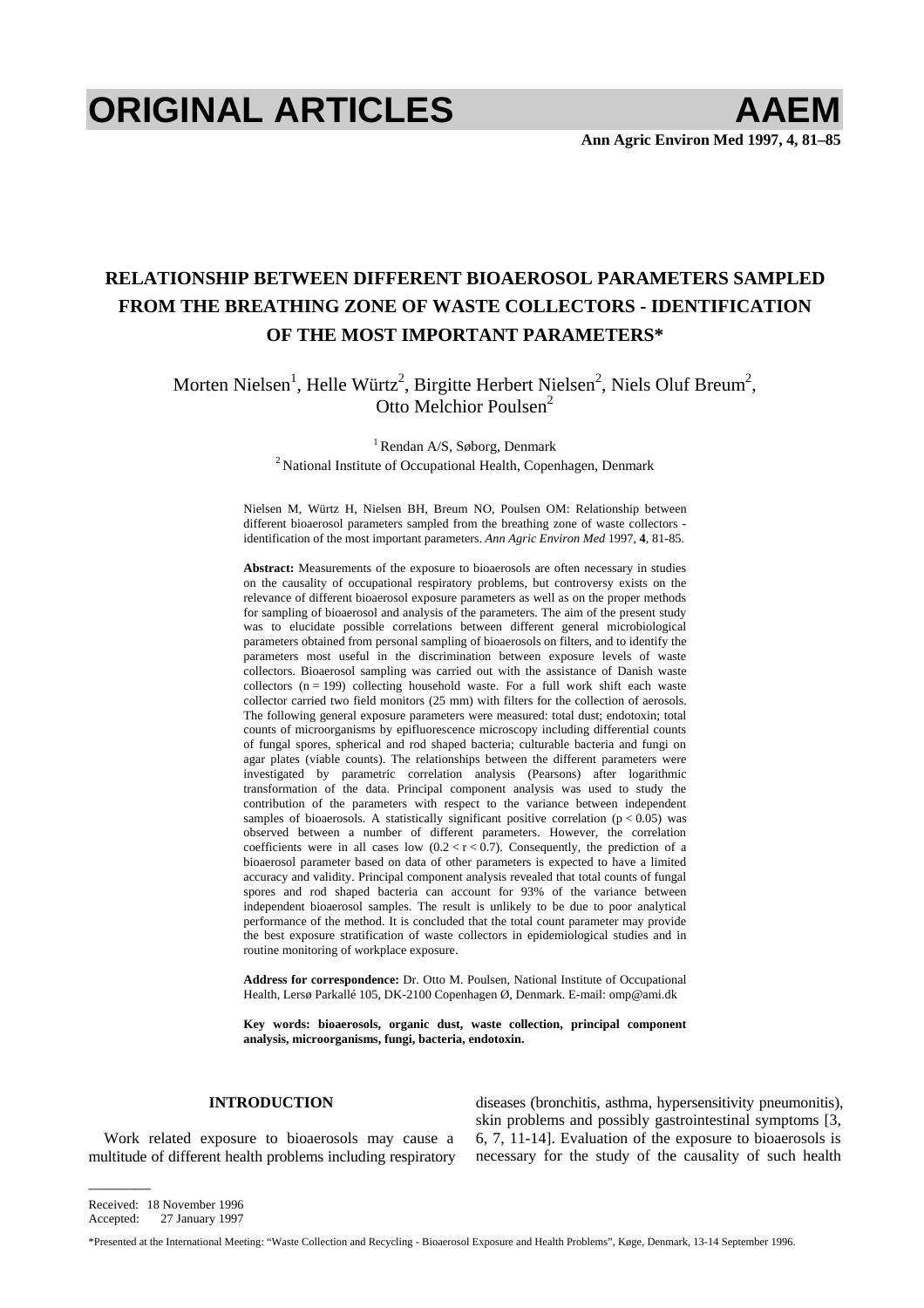problems, but quantification of the exposure is all but simple. One major problem is the selection of the relevant exposure parameters. Bioaerosols may be very complex in nature containing a multitude of different viable and nonviable microorganisms as well as various biologically active components, such as endotoxin from Gramnegative bacteria [12],  $(1\rightarrow 3)$ -β-D-glucan from the cell wall of moulds and yeast [8, 15], and more species specific toxins from fungi and bacteria [5]. Consequently, it is most difficult to assign specific microbiological parameters to particular health problems in work environments with a complex bioaerosol exposure.

In studies on the relationship between bioaerosol exposure and health problems several different parameters are frequently measured to characterize and quantify the bioaerosol exposure. Various types of culturable microorganisms may be enumerated, using selective growth media and growth conditions (e.g. thermophilic microorganisms), to obtain data on specific microorganisms of particular interest, e.g. causing pathological reactions related to specific toxins or allergens. Total or inhalable dust or total microorganisms by microscopy may be determined to study the association between pulmonary symptoms and the general proinflammatoric potential of organic dust or microorganisms respectively. Endotoxin from the cell membrane of Gram-negative bacteria is known to cause pulmonary symptoms particularly in susceptible individuals [3]. In addition, some recent studies have indicated that  $(1\rightarrow3)$ -β-D-glucan from the cell wall of moulds and yeast may also inflict pulmonary inflammation [8, 15].

Perhaps with the exception of endotoxin there are presently no universally accepted standard methods for sampling and analysis of bioaerosols. A multitude of sampling methods exist. Sampling on filters may be particularly useful for personal sampling with subsequent analysis of endotoxin or total counting by microscopy. However, several reports exist on poor survival of some types of microorganisms, e.g. Gram-negative bacteria, during sampling on filters [4, 9, 10]. Alternatively, sampling by impaction onto solid or liquid media may produce more reliable viable counts, but the viable counts will be highly dependent on the ability of the sampled microorganisms to grow on the particular growth media in use. In addition, impactor methods have limited use in personal sampling, and they cannot provide samples for analysis of endotoxin or total count by microscopy. As a consequence, different investigators use different methods for sampling and analysis depending on the primary aim of their study. Obviously, this complicates the comparison of results from different studies, and it may be questionable to compile data obtained with different methods, e.g. in the establishment of tentative acceptance limits for occupational bioaerosol exposure.

The Danish research programme CORE focused on the identification of causes and possible prevention of health problems among workers collecting and recycling domestic waste. In the CORE programme the bioaerosol exposure of waste collectors was determined using personal sampling on filters with subsequent measurements of the following general exposure parameters: Total dust; endotoxin; total microorganisms by microscopy and differential counts of fungal spores (moulds), spherical and rod shaped bacteria; viable counts (plating techniques) of bacteria and fungi. In addition, some studies also included a more specific enumeration of culturable microorganisms such as Gram-negative bacteria, mesophilic and thermophilic actinomycetes, *Aspergillus fumigatus*, etc.

The aim of the present study was to elucidate possible correlations between different general parameters, and to identify the parameters most useful in the discrimination between exposure levels of waste collectors. For this purpose we used principal component analysis.

#### **MATERIAL AND METHODS**

**Sampling of bioaerosols.** Bioaerosols and dust were collected by personal filter sampling techniques with the assistance of Danish waste collectors ( $n = 199$ ). For a full work shift each waste collector carried two field monitors for collection of total dust (total particulate matter) and microorganisms.

Dust was collected on cellulose acetate/nitrate filters (diameter: 25 mm, pore size: 8.0 µm, Sartorius, Göttingen, Germany) using closed-face Millipore field monitors operated at a flow rate of 1.9 l/min. Microorganisms were collected on polycarbonate filters (diameter: 25 mm, pore size: 0.4  $\mu$ m) mounted in filter cassettes (Nucleopore, USA) with an inlet diameter of 4.4 mm operating at a flow rate of 1.0 l/min.

**Analysis of bioaerosol exposure parameters.**  Concentrations of dust were determined gravimetrically by weighing of cellulose filters before and after sampling (limit of detection 40  $\mu$ g).

Endotoxin was extracted from the cellulose filters with 10 ml non-pyrogenic water by orbital shaking (300 rpm, 15 min) and quantified by the kinetic-chromogenic *Limulus* amoebocyte lysate test (limit of detection  $0.01$  EU/m<sup>3</sup>).

Microorganisms collected on polycarbonate filters were suspended in 5 ml sterilized 0.05% Tween-80 by adding the liquid to the filter cassettes followed by orbital shaking (500 rpm, 15 min) at room temperature. Culturable microorganisms were enumerated by plating of serial dilutions on agar plates followed by incubation for up to 7 days at  $25^{\circ}$ C or higher temperatures (limit of detection  $90-1200$  cfu/m<sup>3</sup> depending on the sample volume). For counts of the total culturable bacteria, samples were plated on nutrient agar (Oxoid, Basingstoke, UK) supplemented with cycloheximid (50 mg/l). Dichloran glycerol agar (DG18, Oxoid, Basingstoke, UK) was used for the quantification of culturable fungi.

The total numbers of collected microorganisms (bacterial rods and spheres and fungal spores) were determined by epifluorescence microscopy (magnification  $1250 \times$ ) after staining with 0.01% acridine orange (bioMérieux, France). The detection limit is dependent on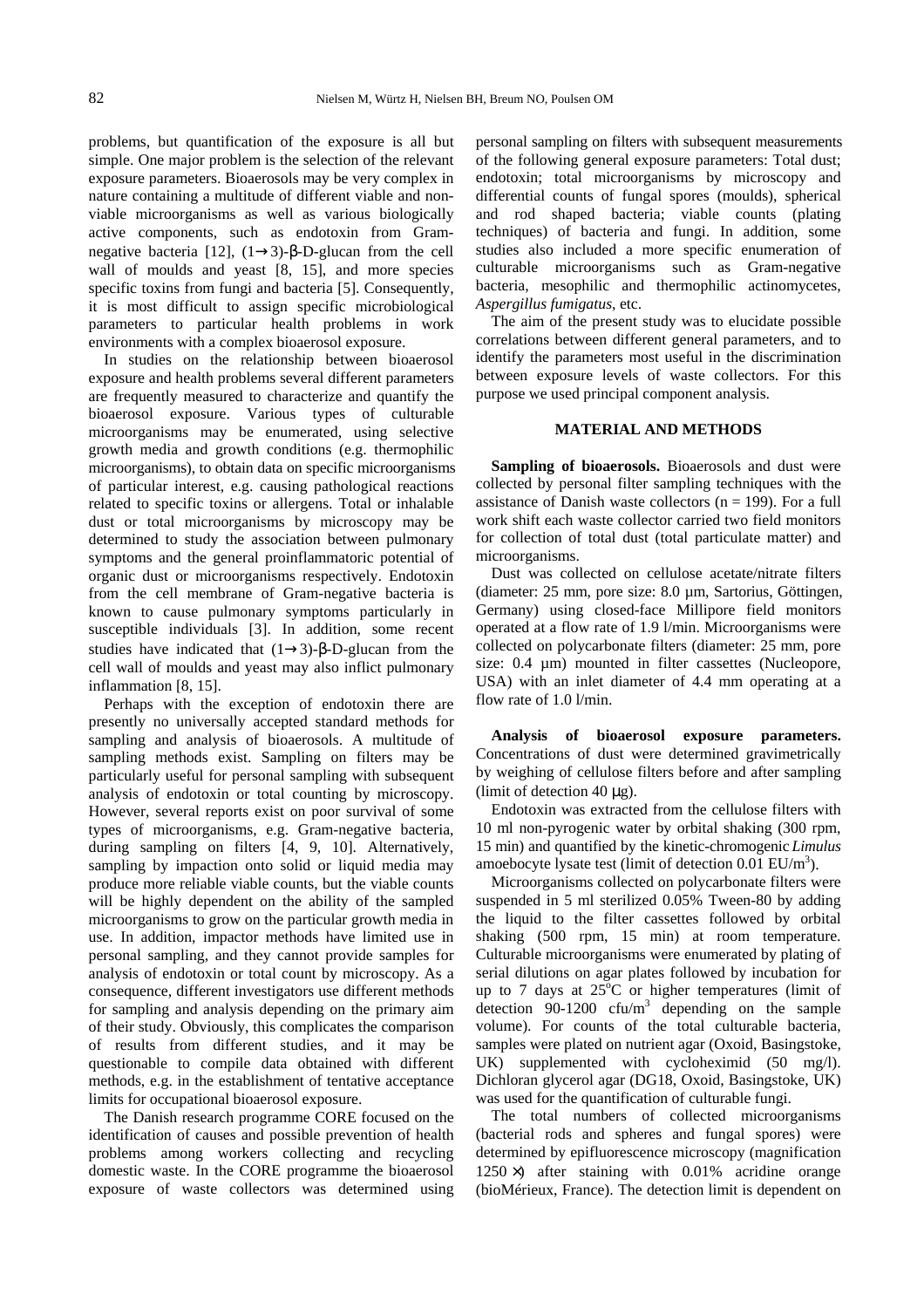|                                        | Total counts of rod<br>shaped bacteria | Total counts of<br>spherical bacteria | Culturable<br>bacteria | Culturable<br>fungi   | Dust                  | Endotoxin             |
|----------------------------------------|----------------------------------------|---------------------------------------|------------------------|-----------------------|-----------------------|-----------------------|
| Total counts of<br>fungal spores       | 0.47<br>0.0001<br>80                   | 0.54<br>0.0001<br>117                 | 0.29<br>0.0003<br>146  | 0.46<br>0.0001<br>158 | 0.25<br>0.001<br>159  | 0.20<br>0.0001<br>159 |
| Total counts of rod<br>shaped bacteria |                                        | 0.70<br>0.0001<br>79                  | 0.19<br>0.11<br>72     | 0.11<br>0.31<br>79    | $-0.02$<br>0.84<br>80 | 0.17<br>0.84<br>80    |
| Total counts of<br>spherical bacteria  |                                        |                                       | 0.22<br>0.02<br>107    | 0.14<br>0.13<br>116   | 0.06<br>0.51<br>117   | 0.21<br>0.02<br>117   |
| Culturable bacteria                    |                                        |                                       |                        | 0.49<br>0.0001<br>160 | 0.22<br>0.006<br>161  | 0.16<br>0.05<br>158   |
| Culturable fungi                       |                                        |                                       |                        |                       | 0.26<br>0.0005<br>174 | 0.11<br>0.15<br>171   |
| Dust                                   |                                        |                                       |                        |                       |                       | 0.36<br>0.0001<br>174 |

<span id="page-2-0"></span>**Table 1.** Correlation matrix. For combinations of parameters are given the Pearson correlation coefficient (*helvetica*), the corresponding p-value (**bold**) and the number of observations. Only data sets with both measurement results above the limit of detection are included in the analysis.

the sampled air volume and the number of fields counted. If it is assumed that only one microorganism is found when counting 40 randomly selected fields, the limit of detection is as high as  $190 \times 10^3$  cells/m<sup>3</sup> at a sampled air volume of 0.043 m<sup>3</sup> and  $15 \times 10^3$  cells/m<sup>3</sup> at a sampled air volume of  $0.565 \text{ m}^3$ .

**Statistical treatment.** The relationship between the different parameters was investigated by calculation of Pearson's correlation coefficient (parametric correlation analysis) after logarithmic transformation of the data. The 'SAS-system' software was used.

Principal component analysis of the data set was performed after normalization of data and exclusion of objects with missing values or values below the limit of detection. The 'UNSCRAMBLER' software was used.



**Figure 1**. Correlation between viable counts of fungi and total (microscopical) counts of fungal spores. Result of linear regression analysis is included in the figure.

### **RESULTS AND DISCUSSION**

It may *a priori* be assumed that some of the measured parameters will correlate, since they to some extent may reflect the same microbial parameters measured with different methods. The correlation matrix between the parameters, presented in Table 1, shows that several of the parameters actually did correlate significantly ( $p < 0.05$ ). However, the correlation coefficients were in all cases low  $(0.2 < r < 0.7)$ , indicating that prediction of parameters based on measurement results of other parameters will have a limited accuracy and validity.

In the CORE research programme analysis of bioaerosol samples obtained with personal filter techniques during work of waste collectors by epifluorescence microscopy revealed that fungal spores contributed in average to approximately 65% of the total number of microorganisms (unpublished results). A highly significant positive correlation  $(p = 0.0001)$  was observed between total fungal spores determined by microscopy and viable fungi and the correlation coefficient was fairly high:  $r = 0.46$ . Figure 1 presents a log-log plot of total spores versus culturable spores. It is observed that, in average, colony forming units determined with plating techniques will only account for a minor fraction of the fungal spores counted by microscopy. This result may be surprising considering that fungal spores are well equipped by nature to withstand high oxygen tension and dehydration when aerosolized. Speculative explanations may be nonviability (old dead spores), accumulation of fungicidal agents on the filter during sampling, low or lacking ability to grow on the media in use or competition between microorganisms. It is noted that the selected growth medium (DG 18) partially suppresses the growth of the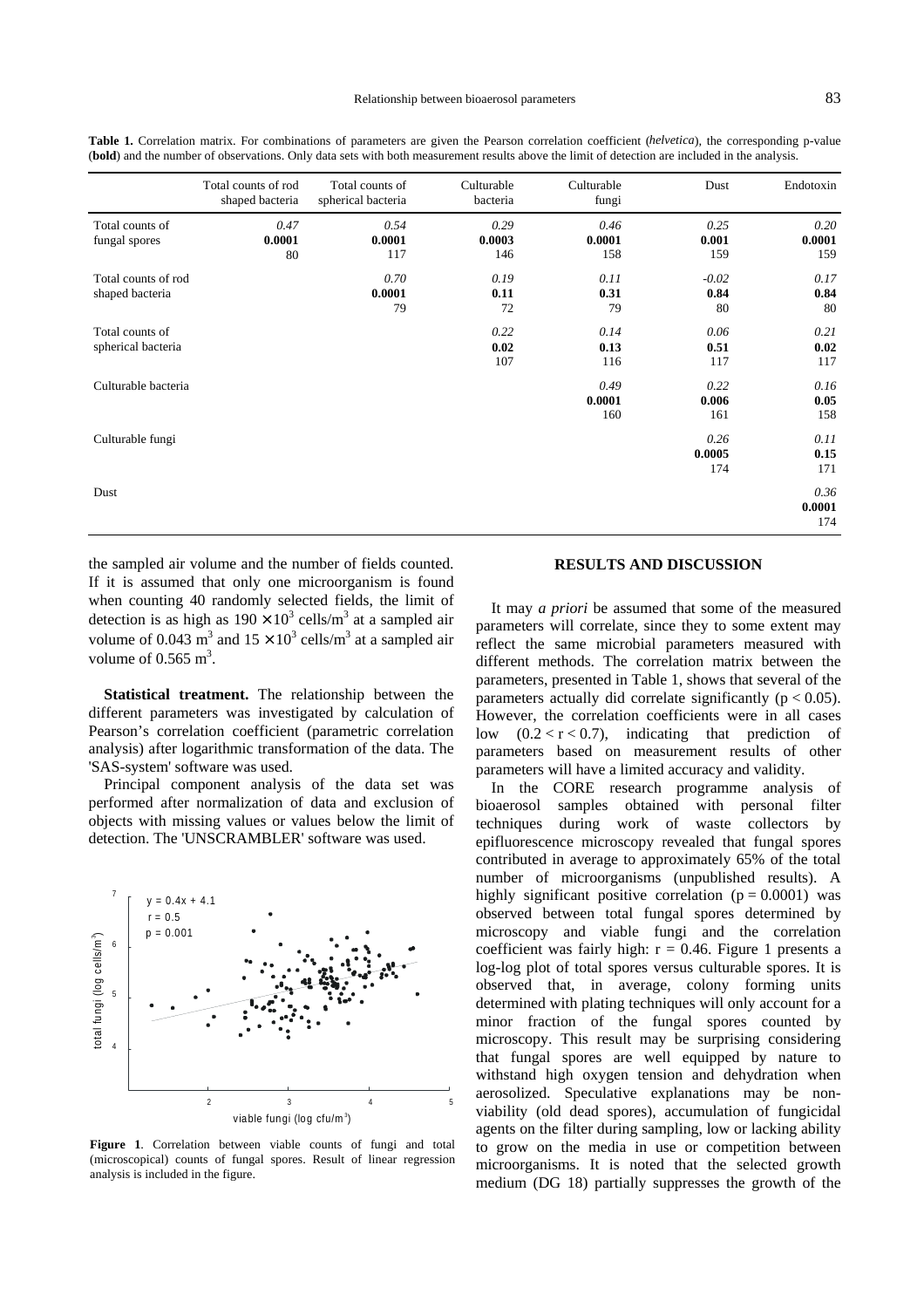<span id="page-3-0"></span>

**Figure 2**. Correlation between viable and total (microscopic) counts of bacteria. Result of correlation analysis is shown. Linear regression analysis was not performed since the correlation was not significant  $(p>0.05)$ .

fast growing moulds (*Mucor* spp., *Rhizopus* spp. etc.) enabling the enumeration of more slow growing fungi.

Figure 2 shows a similar plot of total bacteria versus culturable bacteria. In this case no correlation exists, and compared to the fungi the culturable bacteria accounted for an even smaller fraction of the total bacteria. Several reports have emphasized that bacteria, particularly the Gram-negative ones, are vulnerable to stress during aerosolization and sample collection on filters (high oxygen tension and dehydration) [4, 9, 10]. It seems likely that the use of bioaerosol sampling on filters has contributed to the loss of viability of bacteria. However, to our knowledge there are no good alternatives to sampling on filters if the personal bioaerosol exposure is



**Figure 3**. Variable loading plot. Loadings are referred to axes (principal components). The vertical axis accounts for 93% of the variance in the data and the horizontal axis for 4% of the variance. Abbreviations: A, bacterial rods; B, fungal spores; C, cocci; D, viable fungi; E, viable bacteria; F, endotoxin; G, dust.

to be measured. When filters are used, data on culturable microorganisms may still have some qualitative value with respect to characterization of some of the microbial composition of the bioaerosol, e.g. thermophilic actinomycetes and *Aspergillus fumigatus*.

A correlation between endotoxin and bacteria may hypothetically be expected since endotoxin originates from the cell membrane of Gram-negative bacteria. However, this hypothesis is based on the assumption that Gram-negative bacteria contribute significantly to the total counts of bacteria. Due to the very low viability of Gram-negative bacteria during collection on filters the actual contribution of Gram-negative bacteria to the total count of bacteria is unknown. A significant correlation was indeed observed between endotoxin and culturable bacteria ( $p = 0.05$ ) and endotoxin and total count of spherical bacteria ( $p = 0.02$ ). However, the correlation coefficients were low indicating a weak relationship. No correlation existed between endotoxin and total counts of bacteria or total count of rod shaped bacteria [\(Tab. 1\).](#page-2-0)  However, it is not possible to distinguish between Gramnegative bacteria, Gram-positive bacteria and spores of actinomycetes in microscopy, and the lack of correlation may merely reflect a high number of e.g. actinomycetes in the samples. In contrast, a far better correlation was found between endotoxin and total dust ( $p = 0.0001$ ).

In general, the CORE research programme on waste collectors showed low personal total dust exposure levels. A highly significant correlation was observed between total dust and fungal spores (whether cultured or determined by microscopy), between total dust and endotoxin and between total dust and culturable bacteria, whereas the estimated correlation coefficients indicated a weaker or lacking correlation between total dust and total bacteria [\(Tab. 1\).](#page-2-0) 

As emphasized in the introduction, research programmes aiming at elucidating causal relationships between bioaerosol exposures and health problems often tend to include a multitude of different bioaerosol exposure parameters to ensure that the relevant parameters are measured. This was also the case for the CORE programme. However, such large measurement programmes are highly expensive and time consuming, and it is not feasible for local authorities to measure a large series of different parameters in routine surveillance of the working environment. Consequently, we used principal component analysis to identify the bioaerosol exposure parameters which can explain most of the variation in bioaerosol exposure of waste collectors.

The idea of principal component analysis is to calculate a number of new variables called principal components. The principal components are linear combinations of the original variables and may to some extent be compared to the straight line in linear regression. An excellent introduction to principal component analysis has been given by Bye [2].

In this context we will focus on the possibility of using the so-called variable loading plot which illustrates the contribution of each variable to the principal components